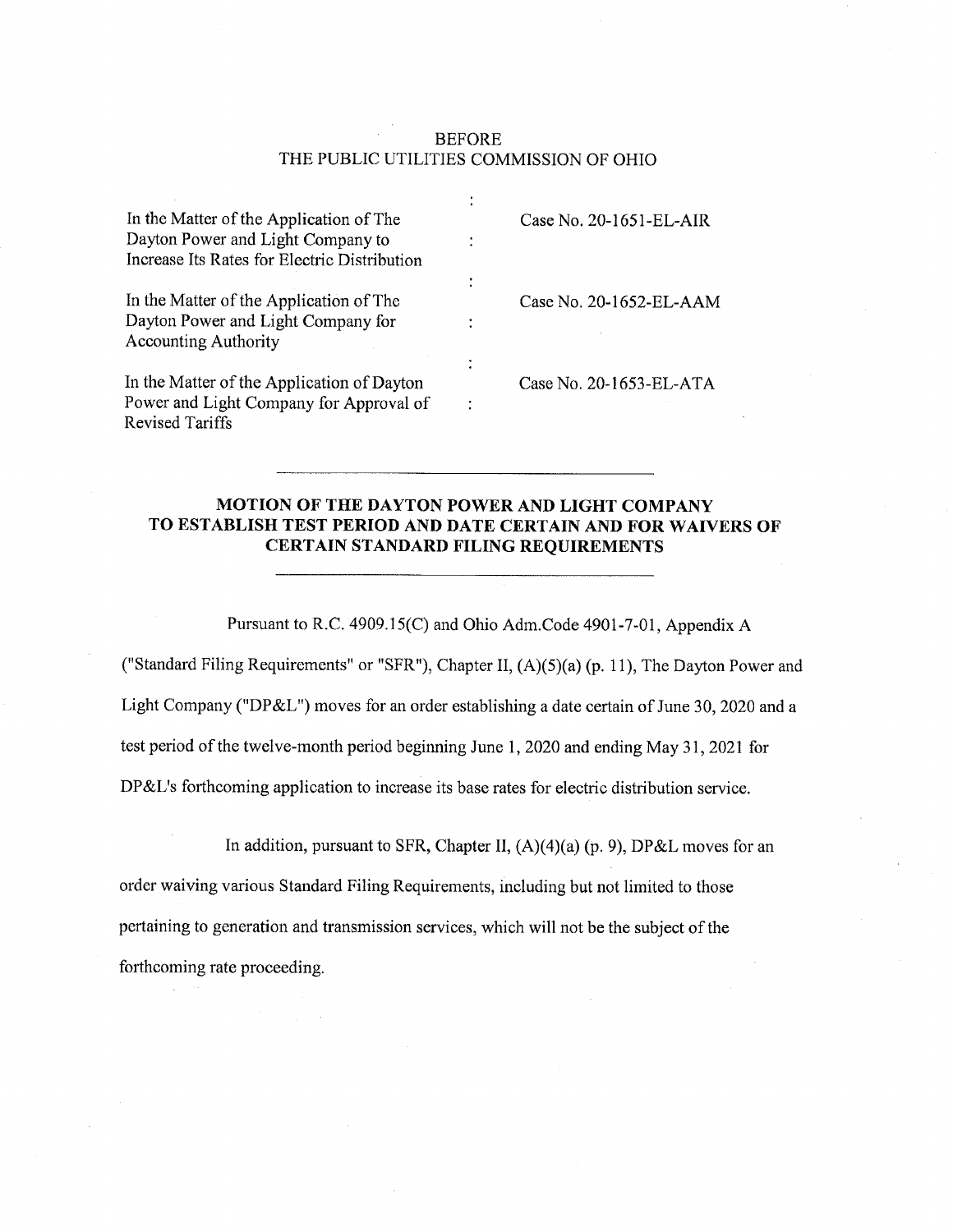Respectfully submitted,

/s/ Michael J. Schuler

Michael J. Schuler (0082390) THE DAYTON POWER AND LIGHT COMPANY 1065 Woodman Drive Dayton, OH 45432 Telephone: (937) 259-7358 Telecopier: (937) 259-7178 Email: michael.schuler@aes.com

/s/ Jeffrey S. Sharkey Jeffrey S. Sharkey (0067892) (Counsel of Record) D. Jeffrey Ireland (0010443) Christopher C. Hollon (0086480) FARUKI PLL 110 North Main Street, Suite 1600 Dayton, OH 45402 Telephone: (937) 227-3747 Telecopier: (937) 227-3717 Email: jsharkey@ficlaw.com djireland@ficlaw.com chollon@ficlaw.com

Attorneys for The Dayton Power and Light Company

(willing to accept service by e-mail)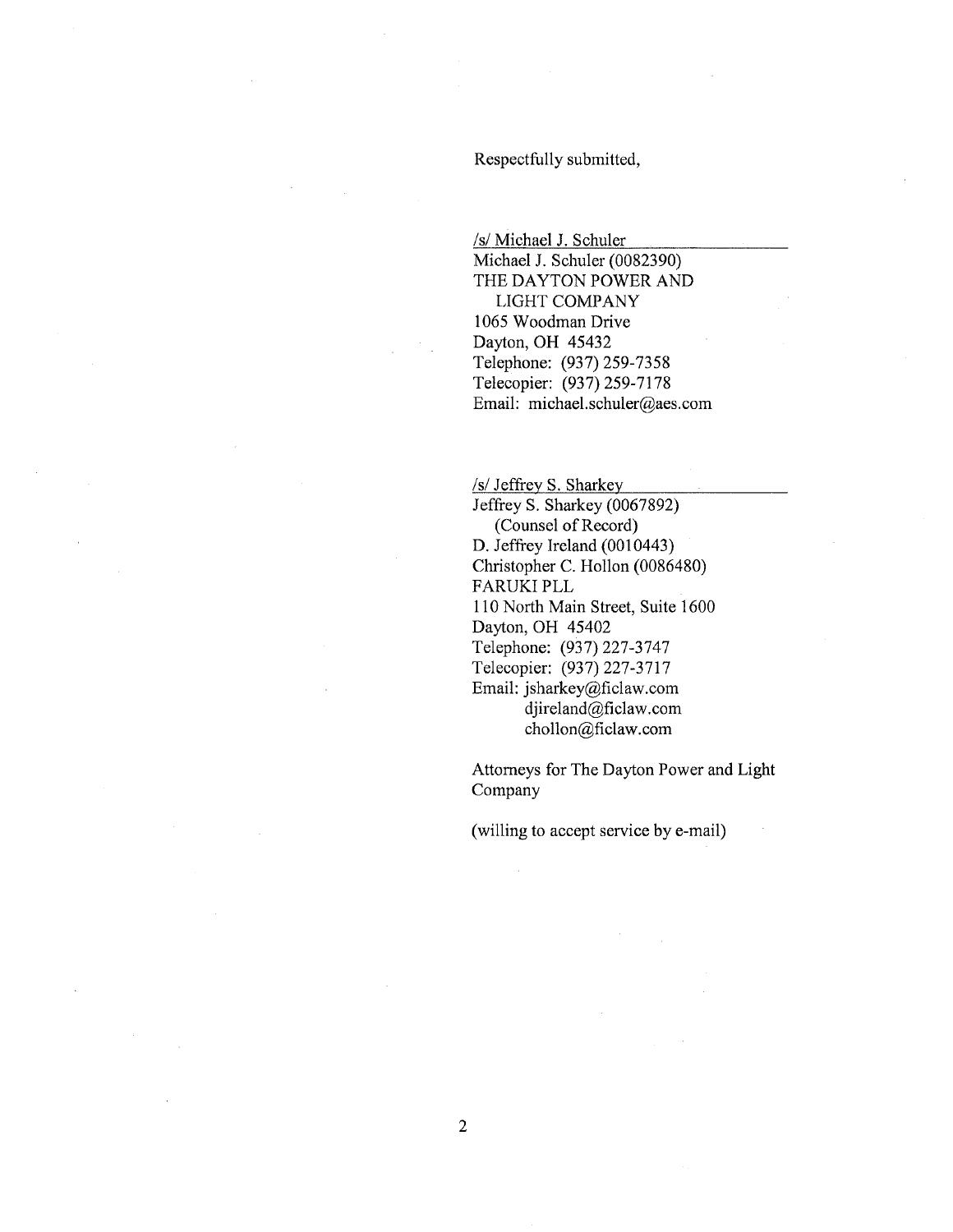## MEMORANDUM IN SUPPORT OF MOTION OF THE DAYTON POWER AND LIGHT COMPANY TO ESTABLISH TEST PERIOD AND DATE CERTAIN AND FOR WAIVERS OF CERTAIN STANDARD FILING REQUIREMENTS

#### I. **INTRODUCTION AND SUMMARY**

Pursuant to R.C. 4909.18, The Dayton Power and Light Company ("DP&L") intends to file an Application to increase its base rates for electric distribution service on November 30, 2020. DP&L proposes a date certain of June 30, 2020 and a test period of the twelve-month period beginning June 1, 2020. In addition, DP&L requests various waivers from the Standard Filing Requirements for Rate Increases of Ohio Adm.Code 4901-7-01, Appendix A ("Standard Filing Requirements" or "SFR"), including but not limited to those pertaining to generation and transmission services, which will not be the subject of the forthcoming rate proceeding.

#### II. DATE CERTAIN AND TEST PERIOD

The Commission, "when fixing and determining just and reasonable rates," shall determine "[t]he valuation as of the date certain of the property of the public utility used and useful \* \* \* as of the date certain, in rendering the public utility service for which rates are to be fixed and determined," R.C. 4909.15(A)(1) (emphasis added), as well as "[t]he cost to the utility of rendering service for the test period," R.C. 4909.15(A)(4) (emphasis added). An applicant under R.C. 4909.18 "may propose a test period \* \* \* that is any twelve-month period beginning not more than six months prior to the date the application is filed and ending not more than nine months subsequent to that date." R.C. 4909.15(C)(1). Accord: SFR, Chapter II,  $(A)(5)(a)$  (p. 11) ("the test period, unless otherwise ordered by this commission, shall be the twelve-month period beginning six months prior to the date the application is filed and ending six months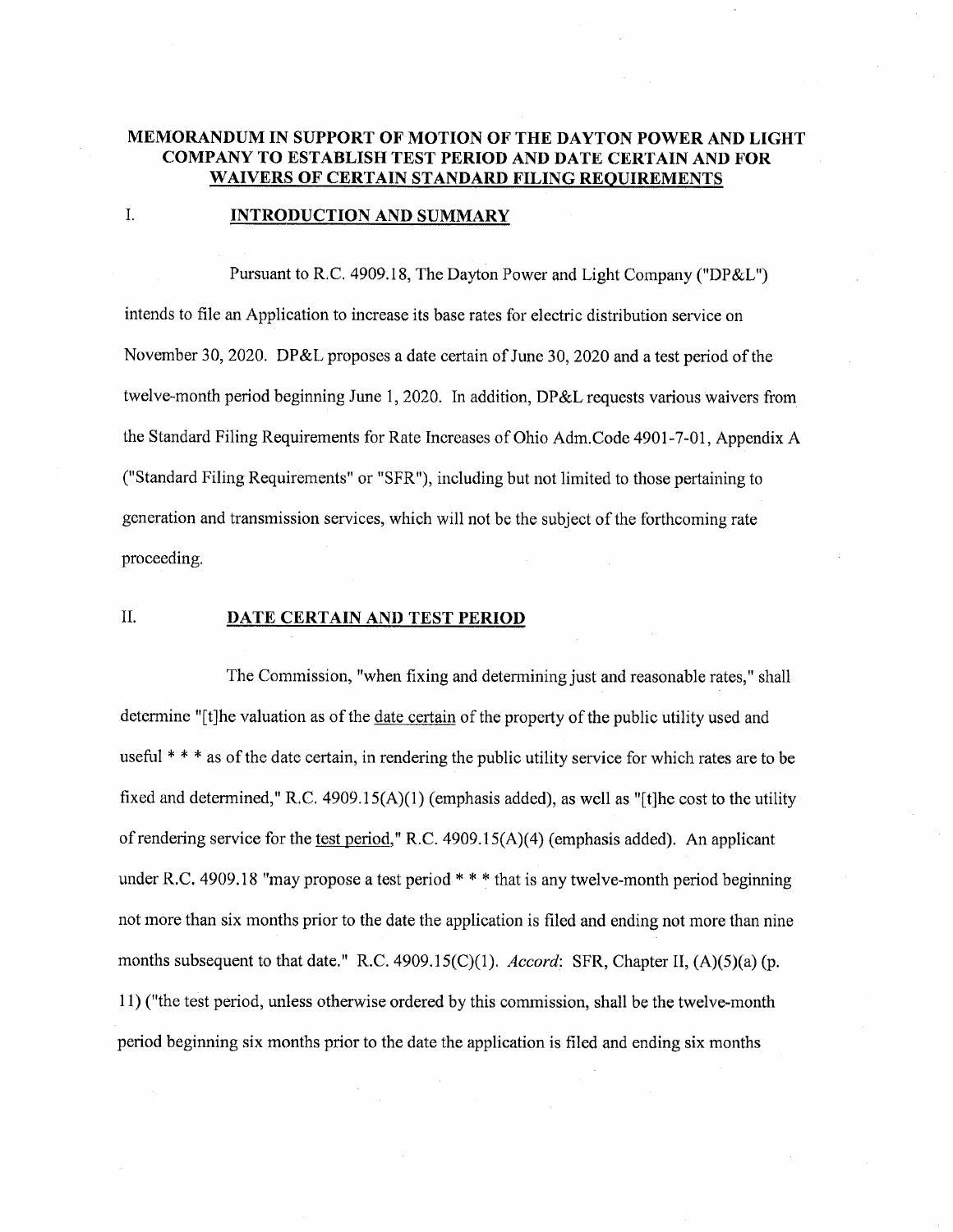subsequent to the application filing date"). "The date certain shall not be later than the filing" for electric utilities. R.C.  $4909.15(C)(2)$ .

DP&L intends to file its Application by November 30, 2020; therefore, the Company will avail itself of the "default" test period set forth in R.C. 4905.15(C) and SFR, Chapter II,  $(A)(5)(a)$  (p. 11) whereby the date certain will have occurred before DP&L files its Application, and the test period will be the twelve-month period beginning six months prior to the date that the Application is filed. Thus, DP&L's proposal falls within the parameters of R.C. 4909.15 and should be accepted. Accord: SFR, Chapter II,  $(A)(5)(a)$  (p. 11).

## III. WAIVERS FROM STANDARD FILING REQUIREMENTS

DP&L also moves for an order waiving various Standard Filing Requirements for its Application. The Commission "may, upon an application or a motion filed by a party, waive any requirement of these standard filing requirements, other than a requirement mandated by statute, for good cause shown." SFR, Chapter II,  $(A)(3)$  and  $(4)(a)$  (pp. 9-11).

> "The commission shall grant the request for a waiver upon good cause shown by the utility. In determining whether good cause has been shown, the commission shall give due regard, among other things to:

- (i) Whether other information, which the utility would provide if the waiver is granted, is sufficient so that the commission staff can effectively and efficiently review the rate application.
- (ii) Whether the information, which is the subject of the waiver request, is normally maintained by the utility or reasonably available to it from the information which it maintains.

2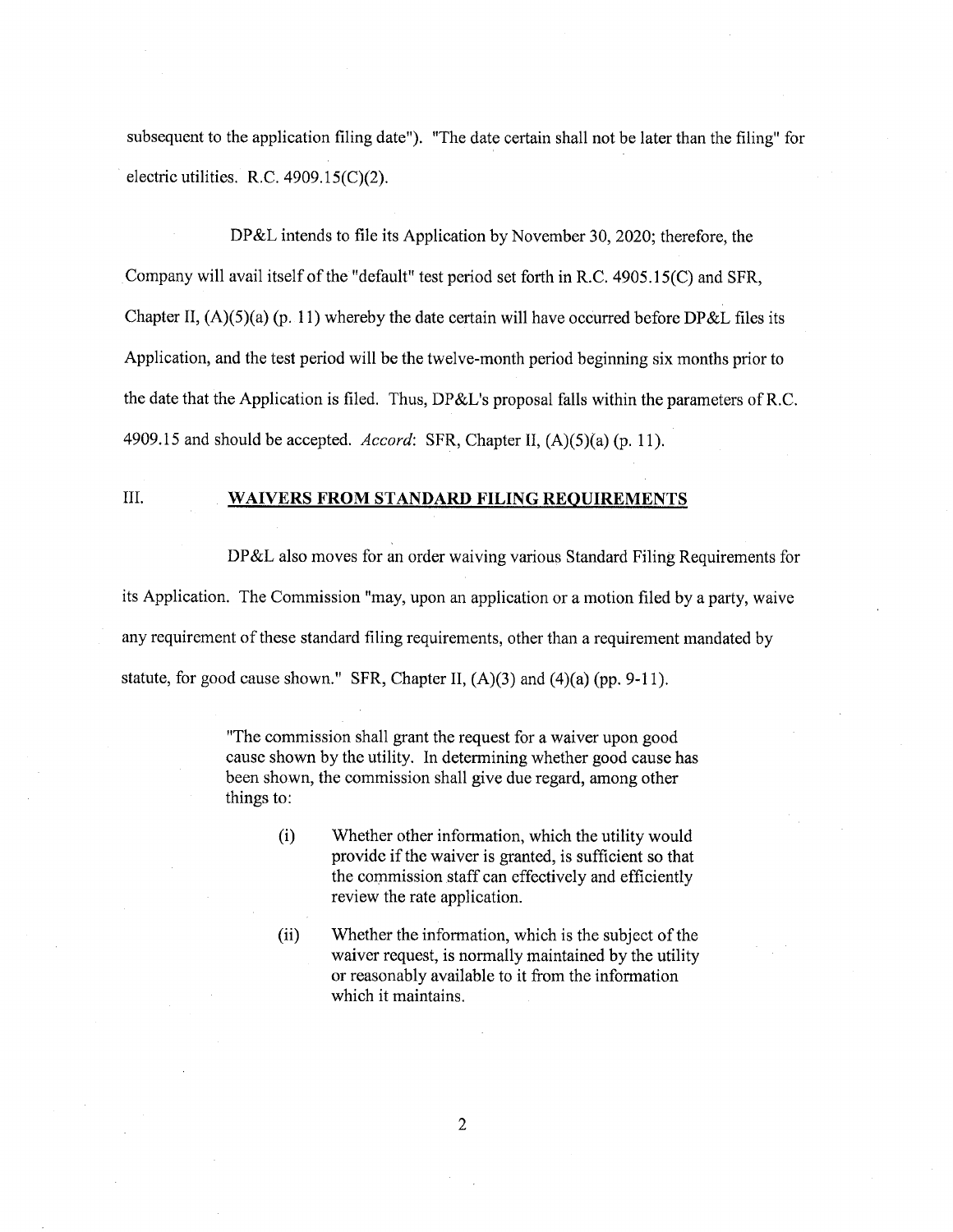(iii) The expense to the utility in providing the information, which is the subject of the waiver request."

SFR, Chapter II, (A)(4)(d) (p. 11).

DP&L requests a waiver of all Standard Filing Requirements, insofar as they relate to DP&L's transmission and generation services, which will not be the subject of the forthcoming rate proceeding. Instead, DP&L intends only to increase its base rates for electric distribution service. Thus, any information relating to DP&L's transmission and generation services would not be relevant to the Commission's determination as to whether DP&L's proposed distribution rates are just and reasonable. Similar waivers were granted in previous and pending distribution rate cases before the Commission. In re Ohio Power Co., Case No. 20-585- EL-AIR, et al., Entry (May 6, 2020) at ¶ 11; In re Duke Energy Ohio, Inc., Case No. 17-32-BL-AIR, et al., Entry (Feb. 23, 2017) at  $\P$  7; In re The Dayton Power and Light Co., Case No. 15-1830-EL-AIR, et al., Entry (Nov. 18, 2015) at 3.

Specifically, DP&L seeks a waiver from the following Standard Filing Requirements of Appendix A to the extent that they require the production of generation or transmission information:

- 1. Five-year capital expenditures budget (SFR, Chapter II, (B)(1) (p. 17));
- 2. Five-year financial forecast (SFR, Chapter II, (B)(2) (p. 17));
- 3. Underlying assumptions (SFR, Chapter II, (B)(3) (p. 17));
- 4. Five-year projection of revenue requirements (SFR, Chapter II, (B)(4) (p. 18));
- 5. Balance sheet items (SFR, Chapter II, (B)(5) (p. 18));
- 6. Changes in financial position (SFR, Chapter II, (B)(6) (p. 18));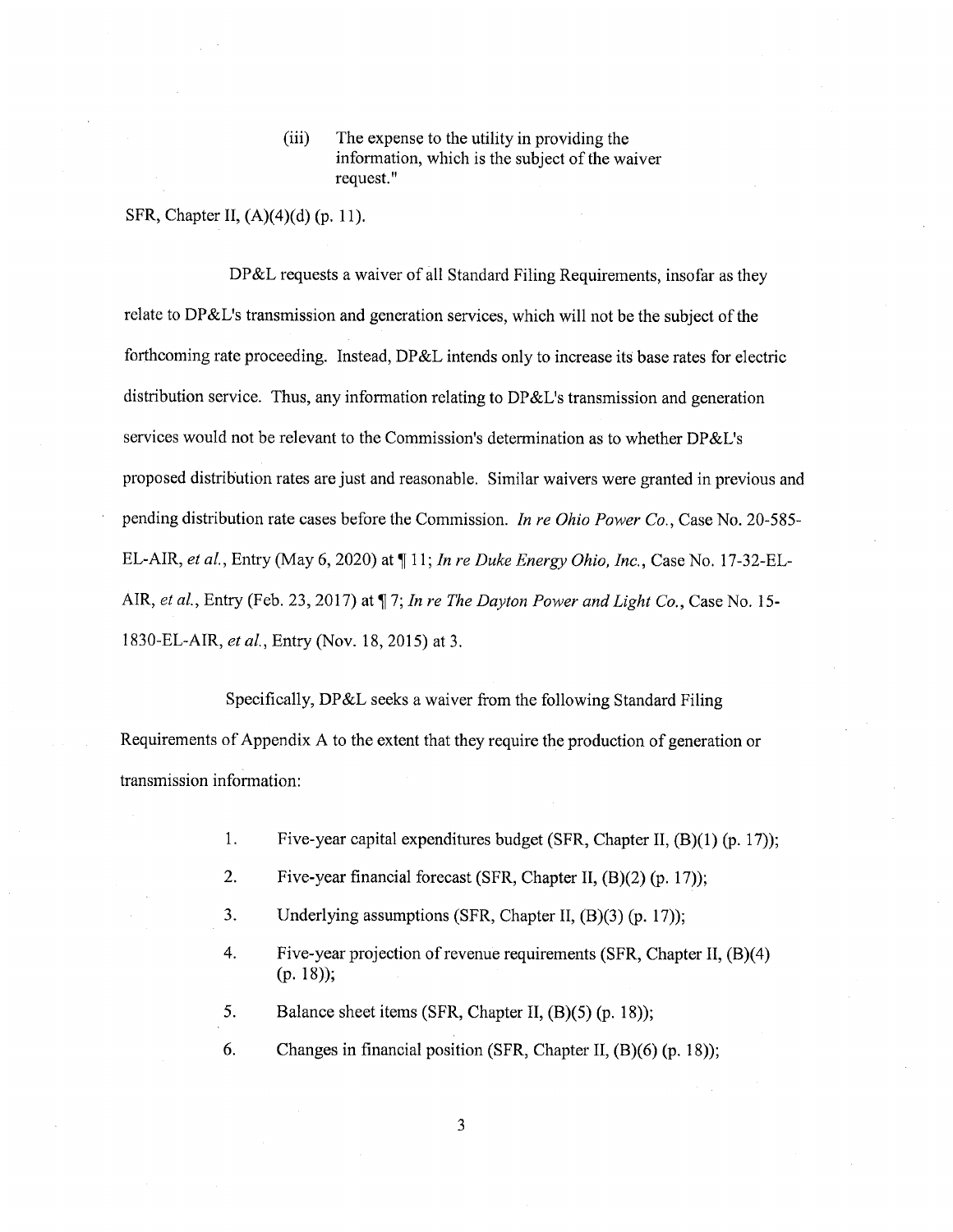- 7. Executive summary of applicant's corporate process (SFR, Chapter II, (B)(8) (p. 19));
- 8. Executive summary of applicant's management policies, practices, and organization (SFR, Chapter II, (B)(9) (pp. 19-22));
- 9. Materials and supplies (SFR, Chapter II, (C)(11) (p. 23));
- 10. Depreciation expense (SFR, Chapter II, (C)(12) (p. 23));
- 11. Prior plant in service data ((SFR, Chapter II, (C)(16) (p. 24));
- 12. Depreciation reserve (SFR, Chapter II, (C)(19) (p. 24));
- 13. Construction projects that are 75 percent complete (SFR, Chapter II, (C)(20) (p. 25));
- 14. Data requirement for surviving dollars by vintage year of placement (SFR, Chapter II, (C)(21) (p. 25));
- 15. Chart of accounts (SFR, Chapter II, (D)(6) (p. 26));
- 16. Monthly managerial reports (SFR, Chapter II, (D)(7) (p. 26));
- 17. Depreciation study (SFR, Chapter II, (D)(8) (p. 26);
- 18. Labor contracts (SFR, Chapter II, (D)(11) (p. 26));
- 19. Standard journal entries (SFR, Chapter II, (D)(16) (p. 26));
- 20. All Section A (Revenue Requirements) Schedules (pp. 29-33);
- 21. All Section B (Rate Base) Schedules (pp. 34-70);
- 22. All Section C (Operating Income) Schedules (pp. 71-103);
- 23. All Section D (Rate of Return) Schedules (pp. 104-115); and
- 24. All Section E (Rate and Tariffs) Schedules (pp. 116-131).

#### IV. CONCLUSION

For these reasons, DP&L requests a date certain of June 30, 2020 and a test period of the twelve-month period beginning June 1, 2020 for DP&L's forthcoming application to change and increase its base rates for electric distribution service. DP&L further requests a

4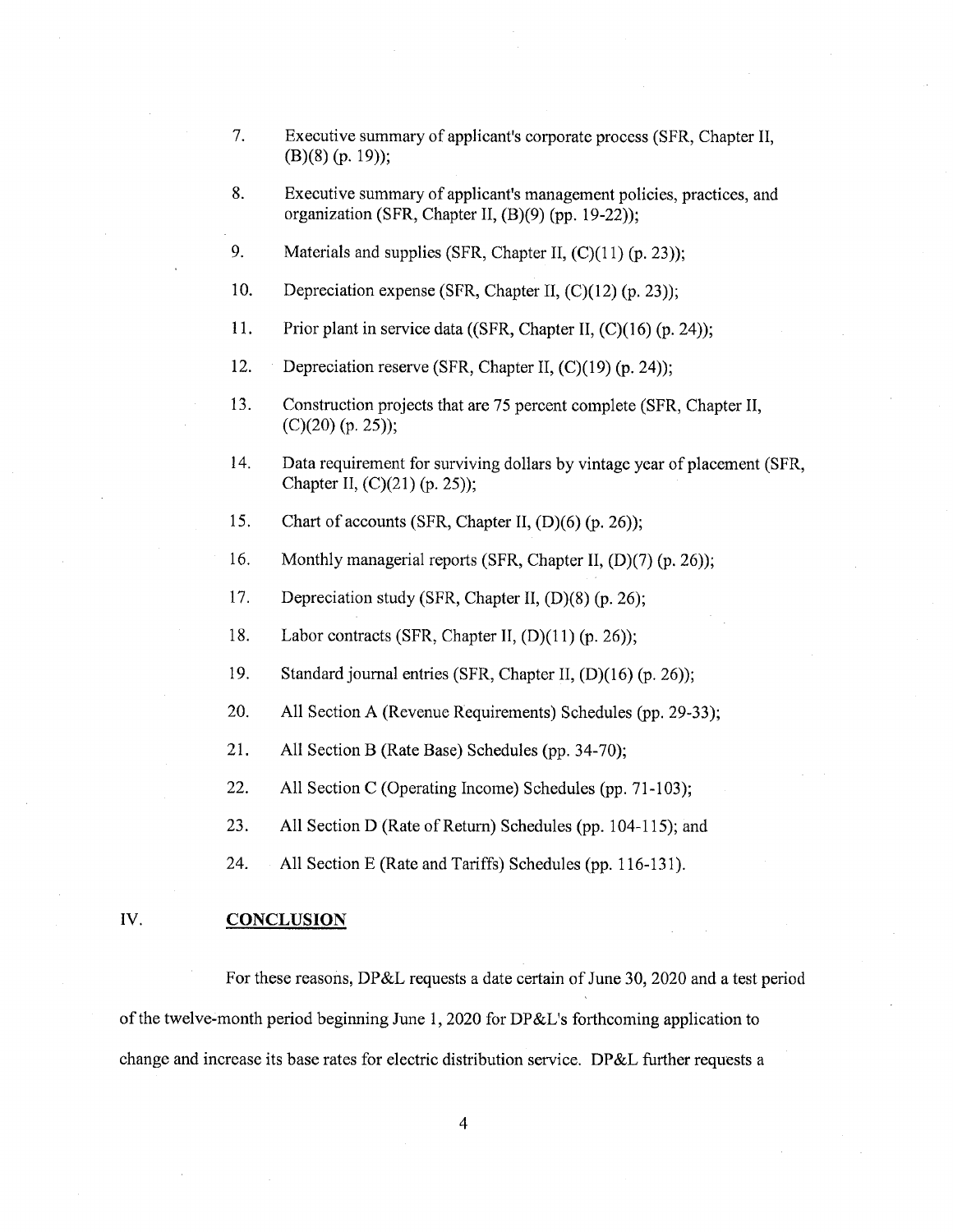waiver of all Standard Filing Requirements insofar as they relate to DP&L's transmission and generation services.

Respectfully submitted,

/s/ Michael J. Schuler

Michael J. Schuler (0082390) THE DAYTON POWER AND LIGHT COMPANY 1065 Woodman Drive Dayton, OH 45432 Telephone: (937) 259-7358 Telecopier: (937) 259-7178 Email: michael.schuler@aes.com

/s/ Jeffrey S. Sharkey Jeffrey S. Sharkey (0067892) (Counsel of Record) D. Jeffrey Ireland (0010443) Christopher C. Hollon (0086480) FARUKI PLL 110 North Main Street, Suite 1600 Dayton, OH 45402 Telephone: (937) 227-3747 Telecopier: (937) 227-3717 Email: jsharkey@ficlaw.com djireland@ficlaw.com chollon@ficlaw. corn

Attorneys for The Dayton Power and Light Company

(willing to accept service by e-mail)

1458516.1